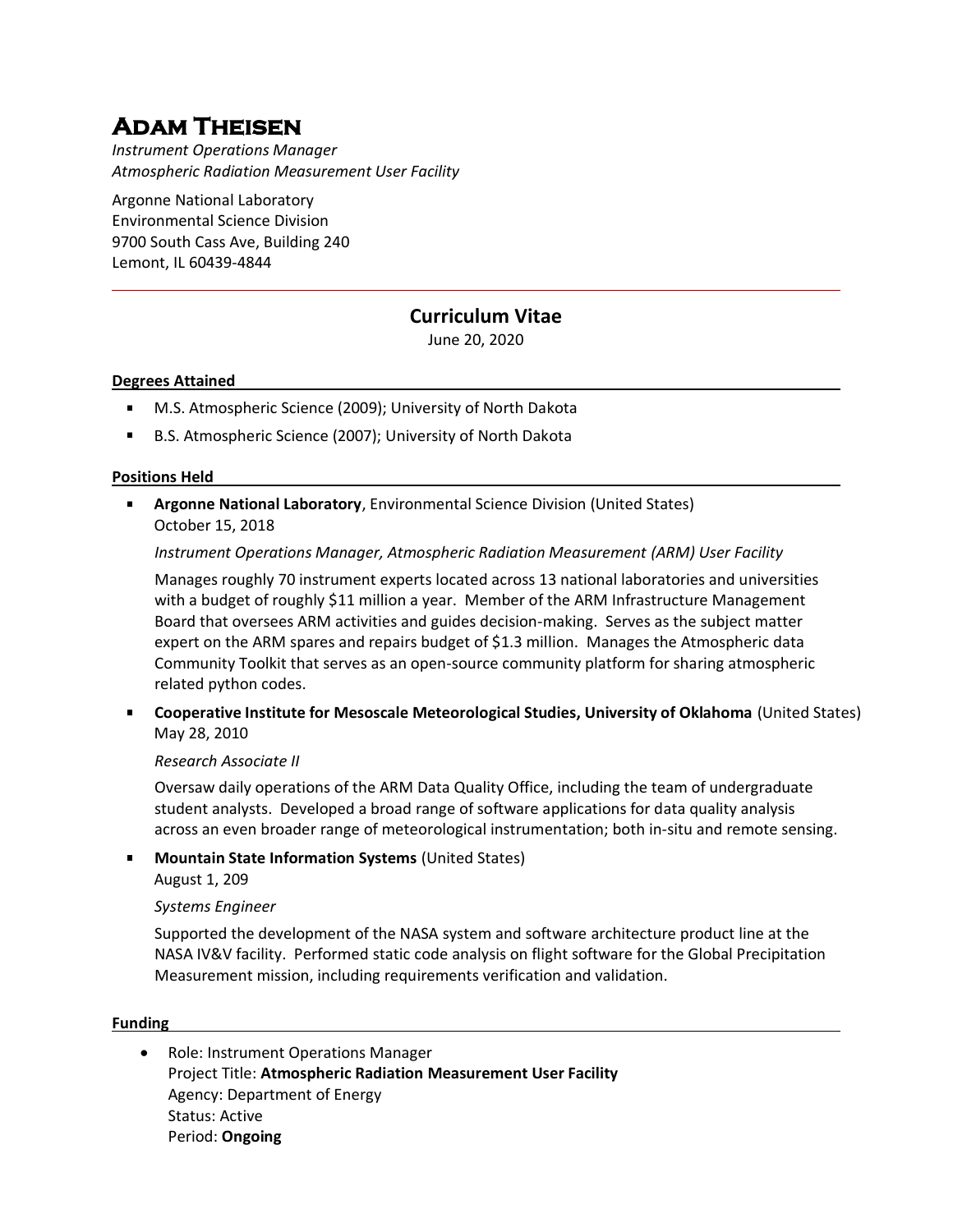Amount: \$12,692,813.00 (FY20),

- Role: Principle Investigator Project Title: **Evaluating Precipitation Instrument Performance** Agency: Argonne National Laboratory SEED LDRD Status: Active Period: **FY20** Amount: \$25,000
- Role: Principle Investigator Project Title: **Atmospheric data Community Toolkit** Agency: Argonne National Laboratory SWIFT LDRD Status: Active Period: **FY19** Amount: \$25,000

#### **Professional Activities**

- ARM Infrastructure Management Board; Member (2018 Current)
- ARM Aerosol Measurement and Science Group; Member (2019 Current)
- ARM Clouds and Precipitation Measurement and Science Group (2019 Current)

#### **Publications, Presentations, and Other Evidence of Achievement**

#### **Refereed Journal Articles**

Theisen, A., M. Ungar, B. Sheridan, and B. G. Illston. 2020. More Science with Less: Evaluation of a 3D-Printed Weather Station. Atmospheric Measurement Techniques Discussions, 1–20.

Gallo, F., J. Uin, S. R. Springston, J. Wang, G. Zheng, C. Kuang, R. Wood, E. B. Azevedo, A. McComiskey, F. Mei, J. Kyrouac, and A. C. Aiken. 2020. Identifying a regional aerosol baseline in the Eastern North Atlantic using collocated measurements and a mathematical algorithm to mask high submicron number concentration aerosol events. Atmos. Chem. Phys. Discuss., https://doi.org/10.5194/acp-2020-49, in review. **(Authorship addition is pending)**

Dahl, N. A., A. Shapiro, C. K. Potvin, A. Theisen, J. G. Gebauer, A. D. Schenkman, and M. Xue. 2019. High-Resolution, Rapid-Scan Dual-Doppler Retrievals of Vertical Velocity in a Simulated Supercell. Journal of Atmospheric and Oceanic Technology 36 (8): 1477–1500.

Peppler, R. A., K. E. Kehoe, J. W. Monroe, A. Theisen, and S. T. Moore. 2016. The ARM Data Quality Program. Meteorological Monographs 57.

Giangrande, S. E., S. Collis, A. K. Theisen, and A. Tokay. 2014. Precipitation Estimation from the ARM Distributed Radar Network during the MC3E Campaign. Journal of Applied Meteorology and Climatology 53 (9): 2130–47.

Kucera, P. A, A. Theisen, and D. Langerud. 2008. Polarimetric Cloud Analysis and Seeding Test (POLCAST). The Journal of Weather Modification 40 (1): 64–76.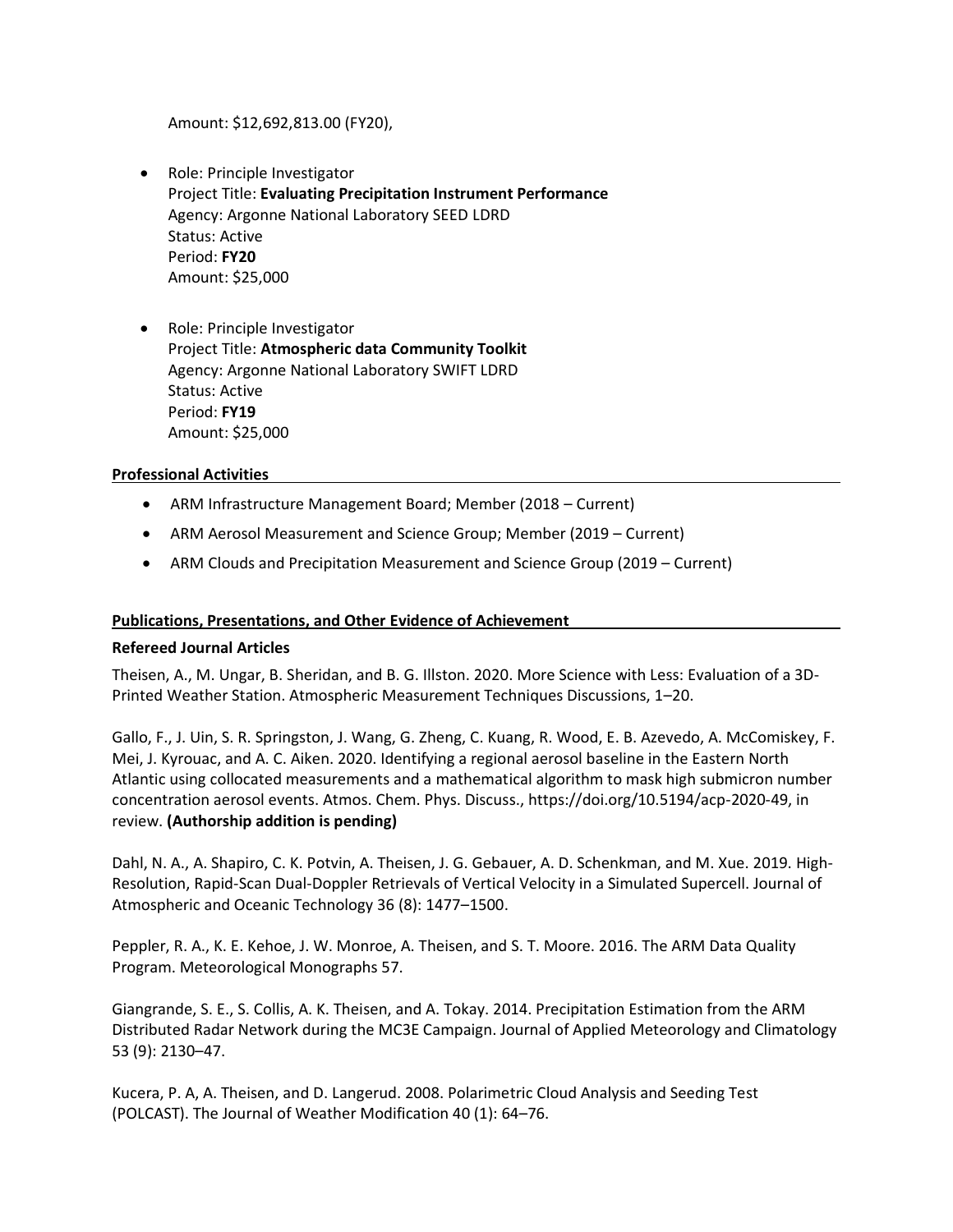#### **Technical Reports**

Aiken, A. C., F. Gallo, J. Uin, S. R. Springston, J. Wang, G. Zheng, C. Kuang, A. McComiskey, R. Wood, C. Flynn, and A. Theisen. 2019. Eastern North Atlantic (ENA) Aerosol Supplementary Site (S1) Data Analysis Report. No. DOE/SC-ARM-TR-229. ARM Data Center, Oak Ridge National Laboratory (ORNL), Oak Ridge, TN (United States).

Cook, D., and A. Theisen. 2017. SWATS: Diurnal Trends in the Soil Temperature Report. No. DOE/SC-ARM-TR-193. DOE Office of Science Atmospheric Radiation Measurement (ARM) Program (United States).

Kyrouac, J., and A. Theisen. 2017. Biases of the MET Temperature and Relative Humidity Sensor (HMP45) Report. No. DOE/SC-ARM-TR-192. DOE Office of Science Atmospheric Radiation Measurement (ARM) Program (United States).

#### **Other Presentations**

Gallo, F., J. Uin, S. Springston, R. Wood, J. Wang, A. McComiskey, A. Theisen, G. Zheng, A. Aiken, E. Brito de Azevedo. 2019. Optimization of a post data-processing method to identify local aerosol events from continuous data collected by an Aerosol Observing System (AOS) and applications to three years of data at Eastern North Atlantic (ENA). AGU Fall 2019, San Francisco, CA.

Niu, Q., G. McFarquhar, R. Marchand, S. Ding, A. Theisen, R. Humphries. 2019. Distributions of condensation nuclei, cloud condensation nuclei and cloud properties over the Southern Ocean: first results from MARCUS/MICRE. AGU Fall 2019, San Francisco, CA.

Theisen, A. S. Collis, R. Jackson, Z. Sherman, N. Hickmon, K. Kehoe, C. Godine, A. Sockol, A. King, M. Giansiracusa. 2019. Atmospheric data Community Toolkit (ACT): A python library for working with atmospheric data. AMS 100 2020, Boston, MA.

Theisen, A. et al. 2019. Development of a Framework to Allow for Easy Sharing of Code. ARM/ASR PI Meeting, Rockville, MD.

Ritsche, M., A. Theisen, N. Hickmon. 2019. ARM Southern Great Plains (SGP) Update 2018. ARM/ASR PI Meeting, Rockville, MD.

King, A. et al. 2019. Plotting Tool Update - ARM Data Quality Office. ARM/ASR PI Meeting, Rockville, MD.

Costopulos, J., N. L. Hickmon, and A. Theisen. 2019. New Atmospheric Instrumentation Suite From Global Oceans and Argonne National Laboratory Will Expand Ocean-Atmosphere Measurement Capacity. 15th Conf. Polar Meteorology and Oceanography, Boulder, CO.

Theisen, A. and A. Lindenmaier. 2018. Short Convective Campaign Lessons Learned. ARM/ASR PI Meeting, Vienna, VA.

Theisen, A., 2018. DQ Office Machine Learning Efforts. ARM/ASR PI Meeting, Vienna, VA.

Theisen, A., 2018. MARCUS: DQ Update. ARM/ASR PI Meeting, Vienna, VA.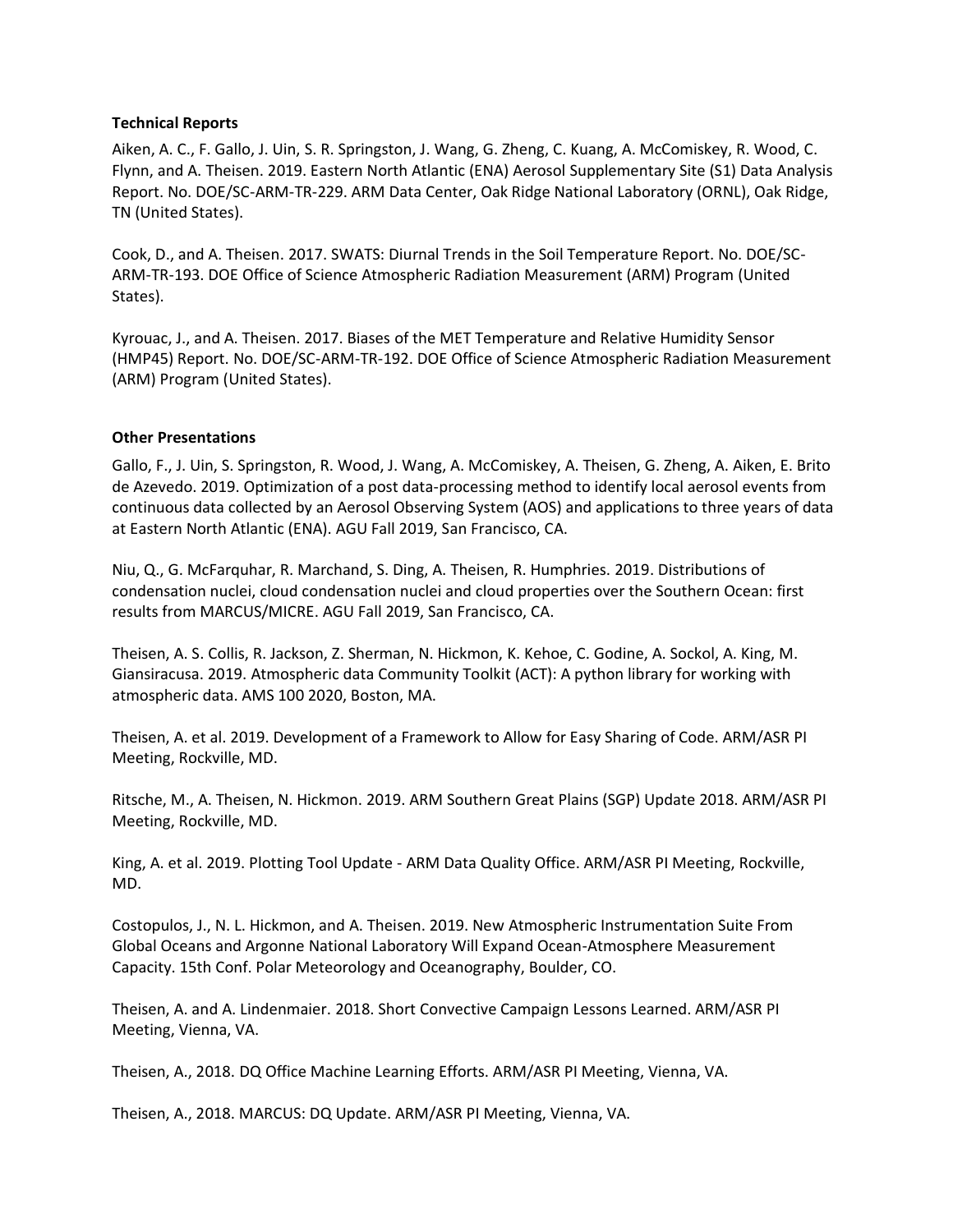Guntupally, K., K. Kehoe, R. Devarakonda, J. Kumar, A. Theisen, G. Prakash. 2018. DQRs in a Flash!: Using Modernized DQR Submission Tool. ARM/ASR PI Meeting, Vienna, VA.

Toto, T., S. Giangrande, G. McFarquhar, A. Theisen, K. Johnson, M. Wang, and A. Zhou. 2018. MARCUS Ship Navigation and Tilt Corrections: A look at ARSCL-related data from the campaign so far. ARM/ASR PI Meeting, Vienna, VA.

Dahl, N., A. Shapiro, C. Potvin, J. Gebauer, and A. Theisen. 2018. Improving Vertical Velocity Retrievals from Doppler Radar Observations of Convection. ARM/ASR PI Meeting, Vienna, VA.

Singh, A. B. Krishna, and A. Theisen. 2018. User requirements gather and a development plan for interactive data plotting tool to replace NCVWeb. ARM/ASR PI Meeting, Vienna, VA.

Theisen, A., R. Peppler, K. Kehoe, J. Monroe, and J King. 2018. ARM Data Quality Office: Fusion of Automated and Manual QA/QC Techniques. ARM/ASR PI Meeting, Vienna, VA.

Theisen, A. and D. Sisterson. 2018. Discussion of Recent Cyclical Temperature Trends Detected in the United States. 31st Conference on Climate Variability and Change, 98th AMS Annual Meeting. Abstract ID: 329123. Austin, TX.

Theisen, A., R. Peppler, K. Kehoe, J. Monroe, and J King. 2018. ARM Data Quality Office: Fusion of Automated and Manual QA/QC Techniques. 34th Conference on Environmental Information Processing Technologies, 98th AMS Annual Meeting. Abstract ID: 327309. Austin, TX.

Theisen, A. 2017. Data Quality Office. ARM/ASR Radar Workshop, Stonybrook, NY.

Kehoe, K., J. Monroe, J. King, A. Theisen, S. Moore, and R. Peppler. 2017. ARM Data Quality Office. ARM/ASR PI Meeting, Vienna, VA.

Theisen, A., J. Monroe, S. Moore, J. King, K. Kehoe, and R. Peppler. 2016. ARM Data Quality Office. ARM/ASR PI Meeting, Vienna, VA.

Johnson, K., Bharadwaj, N., Theisen, A., and Isom, B. 2016. Calibrating ARM's Cloud Radars: Process and Timeline. ARM/ASR PI Meeting, Vienna, VA.

King, J., K. Kehoe, J. Monroe, S. Moore, R. Peppler, and A. Theisen. 2015. Aerosol Observing System Data Quality Monitoring at the ARM Data Quality Office: Current Capabilities and Future Prospects. ARM Program Science Team Meeting, Vienna, VA.

Bartholomew, M.J., A. Theisen, J. Kyrouac. 2015. Proposed: An ARM Liquid Precipitation Data Product. ARM Program Science Team Meeting, Vienna, VA.

Bartholomew, M.J., J. Kyrouac, A. Theisen. 2015. ARM Strategic Plan for Observing Liquid Precipitation. ARM Program Science Team Meeting, Vienna, VA.

Peppler, R., J. Monroe, S. Moore, J. King, A. Theisen, and K. Kehoe. 2015. Data Quality: The Final Frontier. ARM Program Science Team Meeting, Vienna, VA.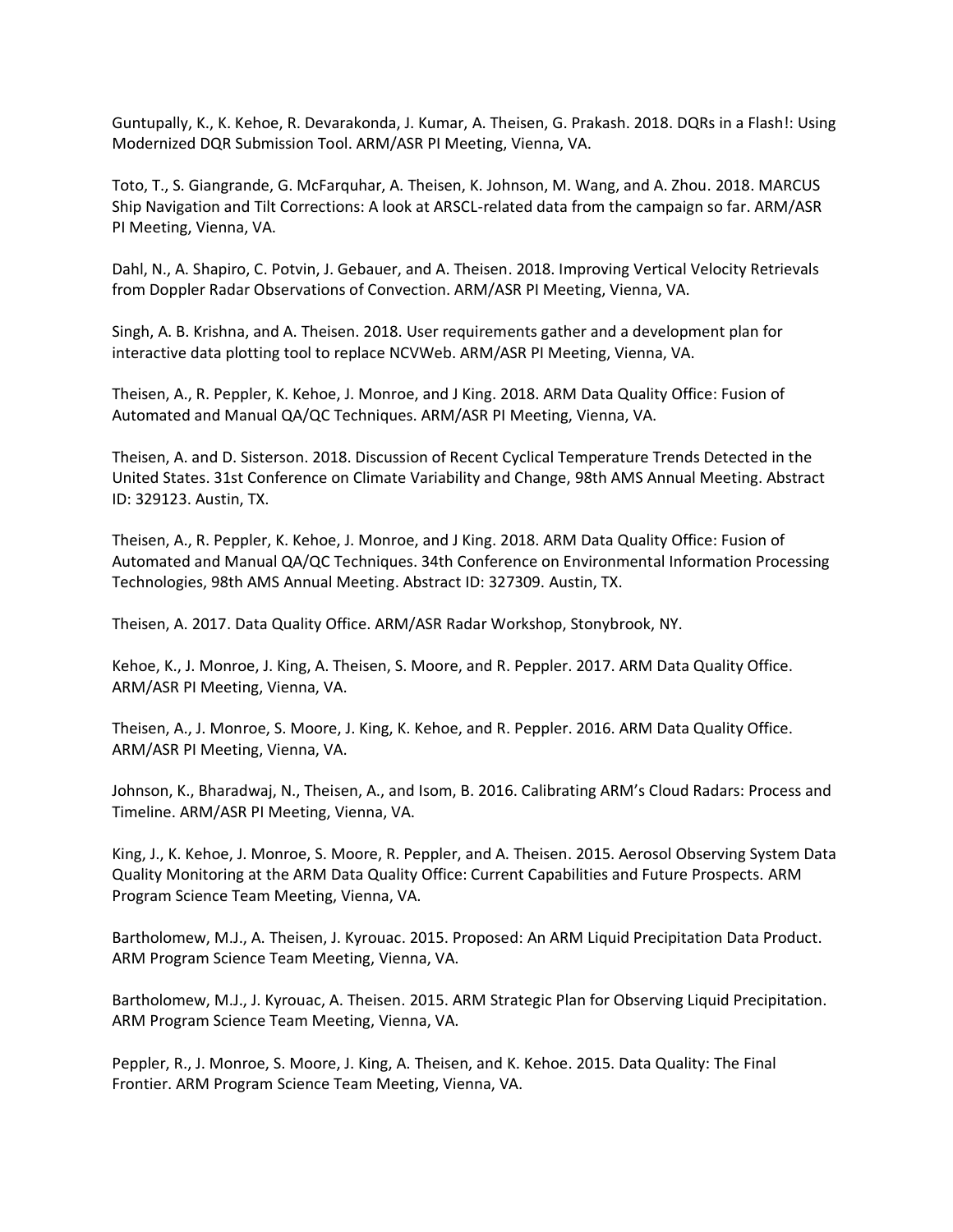Collis, S., S. Giangrande, A. Theisen, A. Fridlind, D. Wu, J. Helmus. 2014. High-resolution X-Band networked rainfall morphology. 8th European Conference on Radar in Meteorology and Hydrology, Garmisch-Partenkirchen, Germany.

Collis, S., S. Giangrande, J. Helmus, D. Wu, A. Frindlind, M. Vanlier-Walqui, A. Theisen. 2014. Measuring rainshafts: Bringing python to bear on remote sensing data. Scientific Computing with Python, Austin, TX.

Kehoe, K., S. Moore J.W. Monroe, A. Theisen, E. Kruse, H. Lorenzen, J. Ragland, B. Sullivan, K. Western, and R. Peppler. 2014. ARM Data Quality Office Historical Data Quality Report Review. ARM Program Science Team Meeting, Potomac, MD.

Collis, S., S. Giangrance, J. Helmus, and A. Theisen. 2014. High-resolution X-Band networked rainfall morphology. European Conference on Radar in Meteorology and Hydrology Garmisch-Partenkirchen, Germany.

Collis, S., S. Giangrance, J. Helmus, K. North, V. Ghate, and A. Theisen. 2014. Prove it! ARM's Progress Towards a Suite of Verified Precipitating Cloud System Retrievals. ARM Program Science Team Meeting, Potomac, MD.

Giangrande, S., A. Theisen S. Collis, and A. Tokay. 2013. Precipitation Estimation from the ARM Distributed Radar Network During the MC3E Campaign. AMS 36th Radar Meteorology Conference. Breckenridge, CO.

Collis, Tao, A. Fridlind, Feng, Wang, Wu, Helmus, Giangrande and Theisen. 2013. Building Observational Targets from Scanning Weather Radars. AMS 36th Radar Meteorology Conference. Breckenridge, CO.

Collis, S., W. Tao, S. Giangrande, A. Fridlind, A. Theisen, and M. Jensen. 2013. Quantitative rainfall metrics for comparing volumetric rainfall retrievals to fine scale models. European Geophysical Union General Assembly, Vienna, Austria.

Collis, S., S. Giangrance, A. Theisen, and J. Helmus. 2013. ARM Remote Sensing Precipitation Radar Products from the Tropics. ARM Program Science Team Meeting, Potomac, MD.

Collis, S., S. Giangrande, J. Helmus, A. Theisen, N. Bharadwaj, K. Widener, and K. North. 2013. Value adding the Scanning ARM Precipitation Radars. ARM Program Science Team Meeting, Potomac, MD.

Theisen, A., S. Collis, S. Giangrande, and A. Tokay. 2013. Precipitation Estimation from the ARM Distributed Radar Network During the MC3E Campaign. ARM Program Science Team Meeting, Potomac, MD.

Moore, S.., K. Kehoe, J.W. Monroe, A. Theisen, R. Peppler. 2013. ARM Climate Research Facility Data Quality Office. ARM Program Science Team Meeting, Potomac, MD.

Collis, S., S. Giangrande, A. Theisen, J. Helmus, N. Bharadwaj, and K. Widener. 2013. ARM Remote Sensing Precipitation Radar, Products from the Tropics. MJO Field Data and Science Workshop, Kohala Coast, Hawaii.